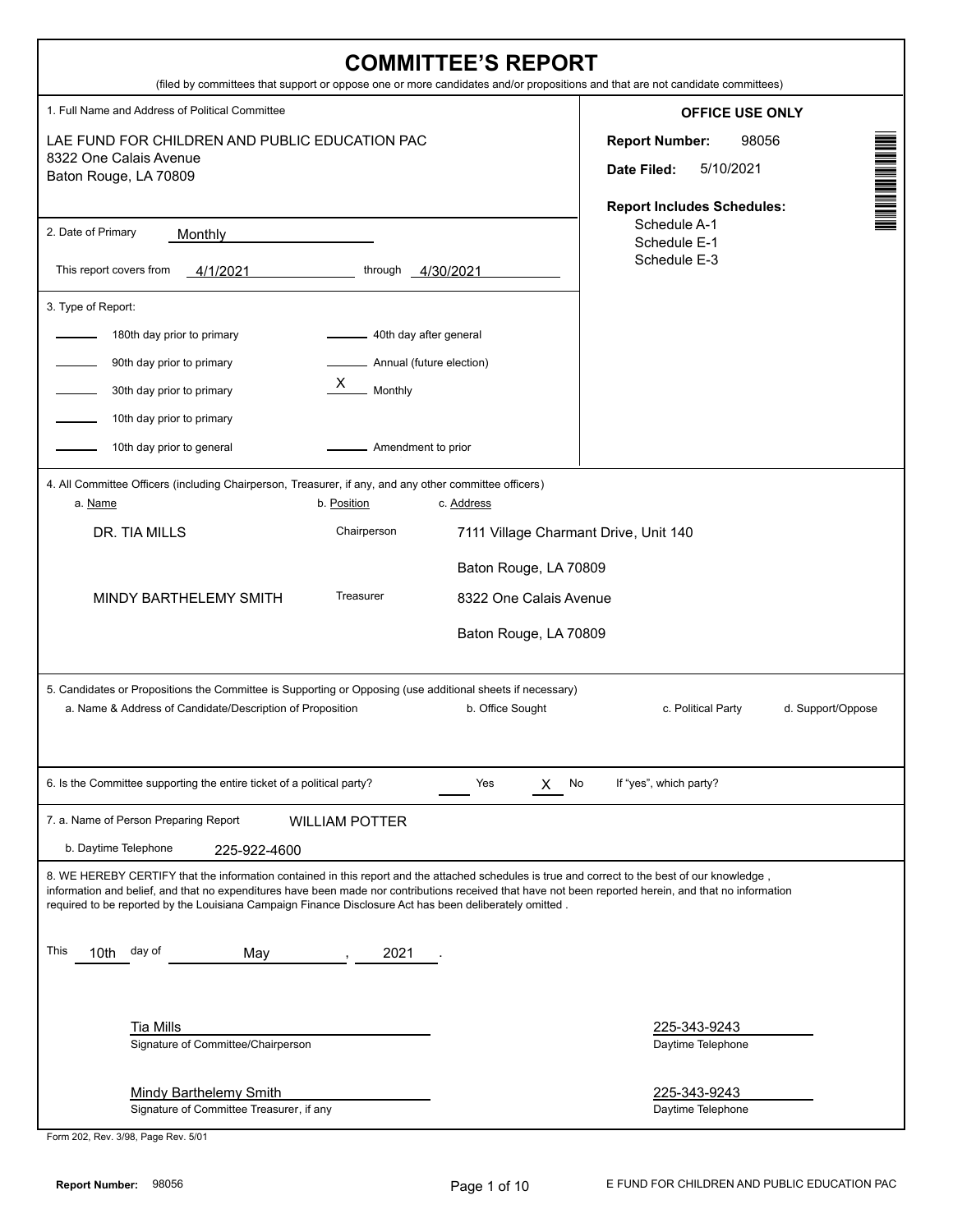## **SUMMARY PAGE**

| <b>RECEIPTS</b>                                          | <b>This Period</b> |
|----------------------------------------------------------|--------------------|
| 1. Contributions (Schedule A-1)                          | \$6,964.13         |
| 2. In-kind Contributions (Schedule A-2)                  | \$0.00             |
| 3a. Campaign paraphernalia sales of \$25 or less         | \$0.00             |
| 3b. Raffle ticket sales of \$25 or less                  | \$0.00             |
| 4. <b>TOTAL CONTRIBUTIONS</b> (Lines $1 + 2 + 3a + 3b$ ) | \$6,964.13         |
| 5. Other Receipts (Schedule A-3)                         | \$0.00             |
| 6. Loans Received (Schedule B)                           | \$0.00             |
| 7. Loan Repayments Received (Schedule D)                 | \$0.00             |
| 8. TOTAL RECEIPTS (Lines $4 + 5 + 6 + 7$ )               | \$6,964.13         |

| <b>DISBURSEMENTS</b>                                     | <b>This Period</b> |
|----------------------------------------------------------|--------------------|
| 9. General Expenditures (Schedule E-1)                   | \$8.02             |
| 10. In-Kind Expenditures (Schedule E-2)                  | \$0.00             |
| 11. Contributions made to Candidates (Schedule E-3)      | \$7,600.00         |
| 12. <b>TOTAL EXPENDITURES</b> (Lines $9 + 10 + 11$ )     | \$7,608.02         |
| 13. Other Disbursements (Schedule E-4)                   | \$0.00             |
| 14. Loan Repayments Made (Schedule B)                    | \$0.00             |
| 15. Funds Loaned (Schedule D)                            | \$0.00             |
| 16. <b>TOTAL DISBURSEMENTS</b> (Lines 12 + 13 + 14 + 15) | \$7,608.02         |

| <b>FINANCIAL SUMMARY</b>                                                                                                                             | Amount      |
|------------------------------------------------------------------------------------------------------------------------------------------------------|-------------|
| 17. Funds on hand at beginning of reporting period<br>(Must equal funds on hand at close from last report or -0- if first report for this committee) | \$83,085.70 |
| 18. Plus total receipts this period (less in-kind contributions received)<br>(Line 8 above minus line 2 above)                                       | \$6,964.13  |
| 19. Less total disbursements this period (less in-kind expenditures)<br>(Line 16 above minus line 10 above)                                          | \$7,608.02  |
| 20. Funds on hand at close of reporting period<br>$F_{2}$ $\ldots$ 000 $D_{2}$ $\ldots$ 0/00 $D_{2}$ $\ldots$ $D_{3}$ $\ldots$ 0/00                  | \$82,441.81 |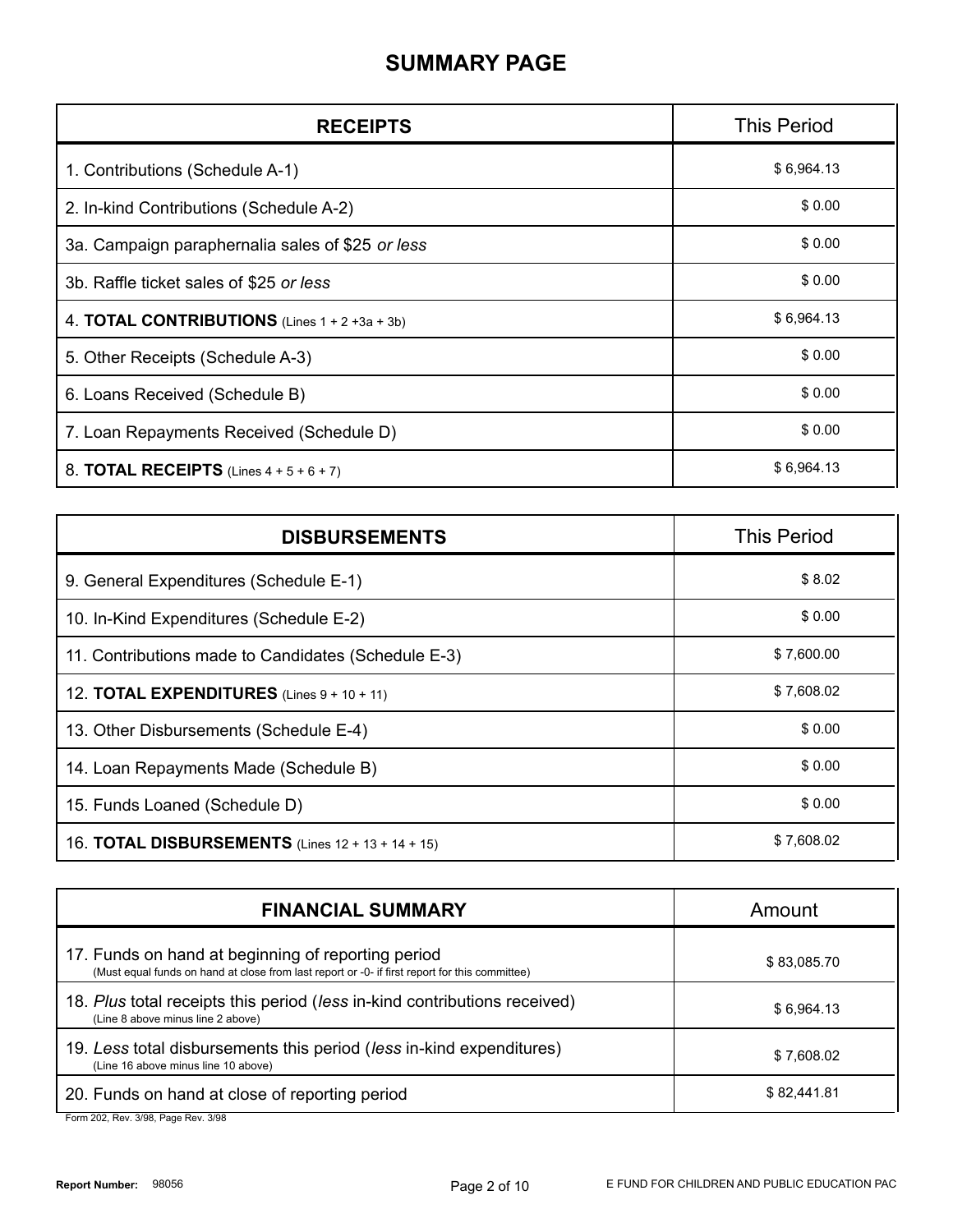## **SUMMARY PAGE (continued)**

| <b>INVESTMENTS</b>                                                                                                                                             | Amount |
|----------------------------------------------------------------------------------------------------------------------------------------------------------------|--------|
| 21. Of funds on hand at beginning of reporting period (Line 17, above), amount held in<br>investments (i.e., savings accounts, CD's, money market funds, etc.) | \$0.00 |
| 22. Of funds on hand at close of reporting period (Line 20, above), amount held in<br>investments                                                              | \$0.00 |

| <b>SPECIAL TRANSACTIONS</b>                                                                                                                                           | <b>This Period</b> |
|-----------------------------------------------------------------------------------------------------------------------------------------------------------------------|--------------------|
| 23. Contributions received from political committees<br>(From Schedules A-1 and A-2)                                                                                  | \$0.00             |
| 24. All proceeds from the sale of tickets to fundraising events<br>(Receipts from the sale of tickets are contributions and must also be reported on<br>Schedule A-1) | \$0.00             |
| 25a. Proceeds from the sale of campaign paraphernalia<br>(Total receipts from the sale of campaign paraphernalia are reported on Schedule<br>A-1 or Line 3a above)    | \$0.00             |
| 25b. Proceeds from the sale of raffle tickets<br>(Total receipts from the sale of raffle tickets are reported on Schedule A-1 or Line<br>3b above)                    | \$0.00             |
| 26. Expenditures from petty cash fund<br>(Must also be reported on Schedule E-1)                                                                                      | \$0.00             |

### **NOTICE**

A political committee must register in each calendar year in which it will have over \$500 of financial activity. The registration is accomplished by filing a Statement of Organization form and paying the \$100 filing fee. Statements of Organization are filed annually by January 31. Any committee which realizes that it will have over \$500 of financial activity after January 31 must register within ten days of its realization of that fact. However, if this occurs during the ten day period prior to an election the Statement of Organization must be filed within three days.

Political committees must file reports of receipts and disbursements on an annual basis. Annual reports are due by February 15 and should cover the preceding calendar year. Also, committees must file reports of receipts and disbursements on the same schedule as the candidates it supports or opposes. Reports are also due in connection with propositions (ballot issues) the committee supports or opposes. Schedules of reporting and filing dates for all elections are available from the Campaign Finance Office.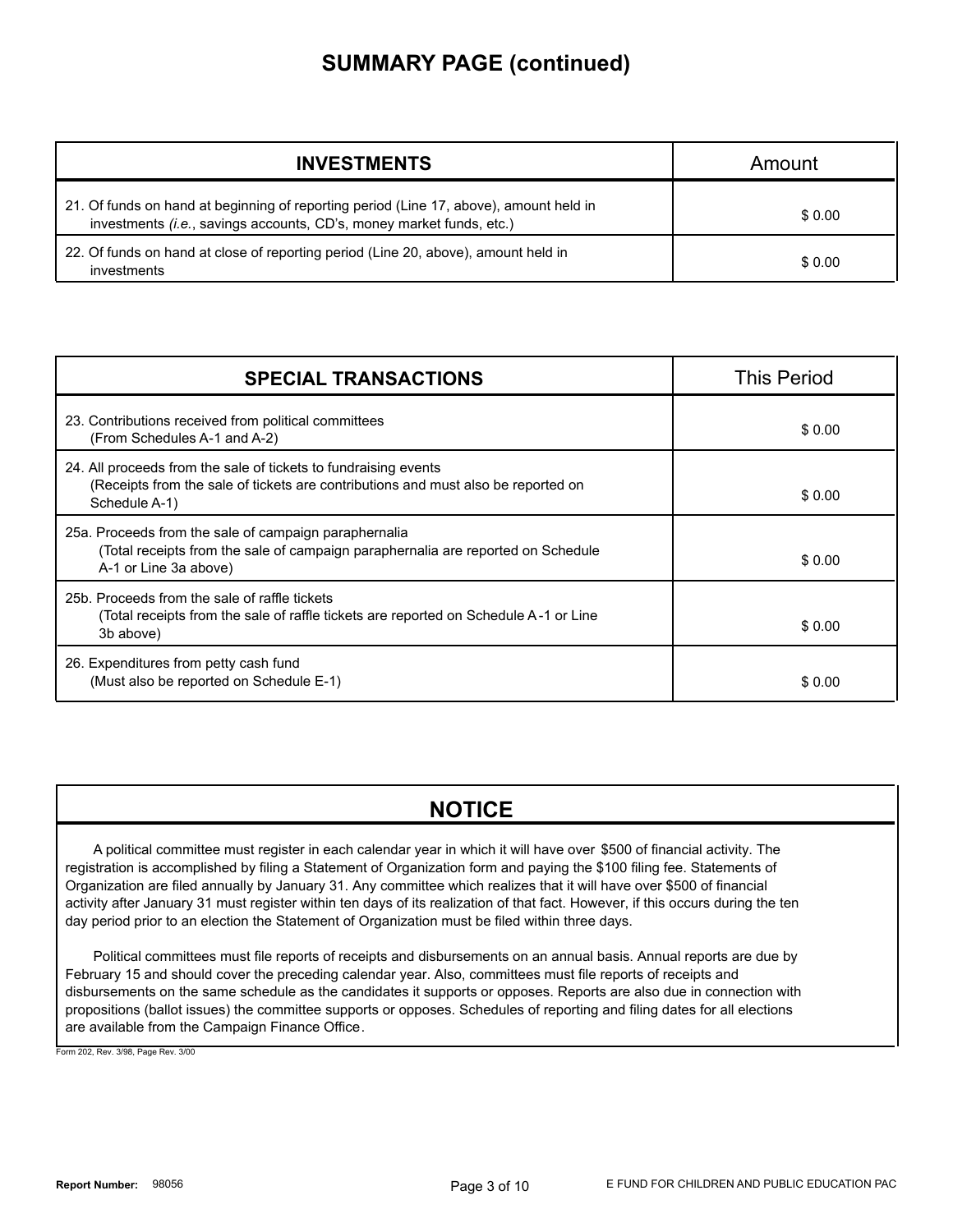# **SCHEDULE A-1: CONTRIBUTIONS (Other than In-Kind Contributions)**

The following information must be provided for all contributions **received** by the committee during this reporting period, except for in-kind contributions, whether received from a political committee or some other person or entity. Contributions **made** by the committee are reported on SCHEDULE E-3: CONTRIBUTIONS MADE TO CANDIDATES. Information on in-kind contributions is reported on SCHEDULE A-2: IN-KIND CONTRIBUTIONS. In Column 1, check "yes" if the contributor is a political committee and "no" if not. For anonymous contributions, see SCHEDULE F. Totals and subtotals at bottom of the page are *optional*. Completion of totals and subtotals may assist in calculating totals that must be reported on the Summary Page.

| 1. Name and Address of Contributor                                 | 2. Contributions this Reporting Period |                                                     | 3. Total this Year |
|--------------------------------------------------------------------|----------------------------------------|-----------------------------------------------------|--------------------|
|                                                                    | $a.$ Date(s)                           | b. Amount(s)                                        |                    |
| ANGELE BIENVENU<br>138 West 98th Street<br>Cut Off, LA 70345       | 04/11/2021                             | \$5.00                                              | \$15.00            |
| POLITICAL COMMITTEE?<br>PARTY COMMITTEE?                           |                                        |                                                     |                    |
| <b>GEDDY BIENVENU</b><br>138 West 98th Street<br>Cut Off, LA 70345 | 04/11/2021                             | \$5.00                                              | \$15.00            |
| PARTY COMMITTEE?<br>POLITICAL COMMITTEE?                           |                                        |                                                     |                    |
| <b>BLAKE BOGAN</b><br>203 Eureka Drive, Apt. 2F<br>Gray, LA 70359  | 04/13/2021                             | \$5.00                                              | \$15.00            |
| POLITICAL COMMITTEE?<br>PARTY COMMITTEE?                           |                                        |                                                     |                    |
| <b>CAROL DAVIS</b><br>992 Aragon Road<br>Montegut, LA 70377        | 04/14/2021                             | \$20.00                                             | \$60.00            |
| POLITICAL COMMITTEE?<br>PARTY COMMITTEE?                           |                                        |                                                     |                    |
| <b>CRYSTAL GORDON</b><br>7160 Dyer Road<br>Baker, LA 70714         | 04/14/2021                             | \$5.00                                              | \$15.00            |
| POLITICAL COMMITTEE?<br>PARTY COMMITTEE?                           |                                        |                                                     |                    |
| DAWN JORDAN<br>6103 Bostwick Road<br>Shreveport, LA 71107          | 04/05/2021                             | \$5.00                                              | \$15.00            |
| POLITICAL COMMITTEE?<br>PARTY COMMITTEE?                           |                                        |                                                     |                    |
| 4. SUBTOTAL (this page)                                            |                                        | \$45.00                                             | N/A                |
| 5. TOTAL (complete only on last page of this schedule)             |                                        |                                                     | N/A                |
| 6. CONTRIBUTIONS FROM POLITICAL COMMITTEES ONLY:                   |                                        |                                                     |                    |
| SUBTOTAL (this page)<br>\$0.00                                     |                                        | TOTAL (complete only on last page of this schedule) |                    |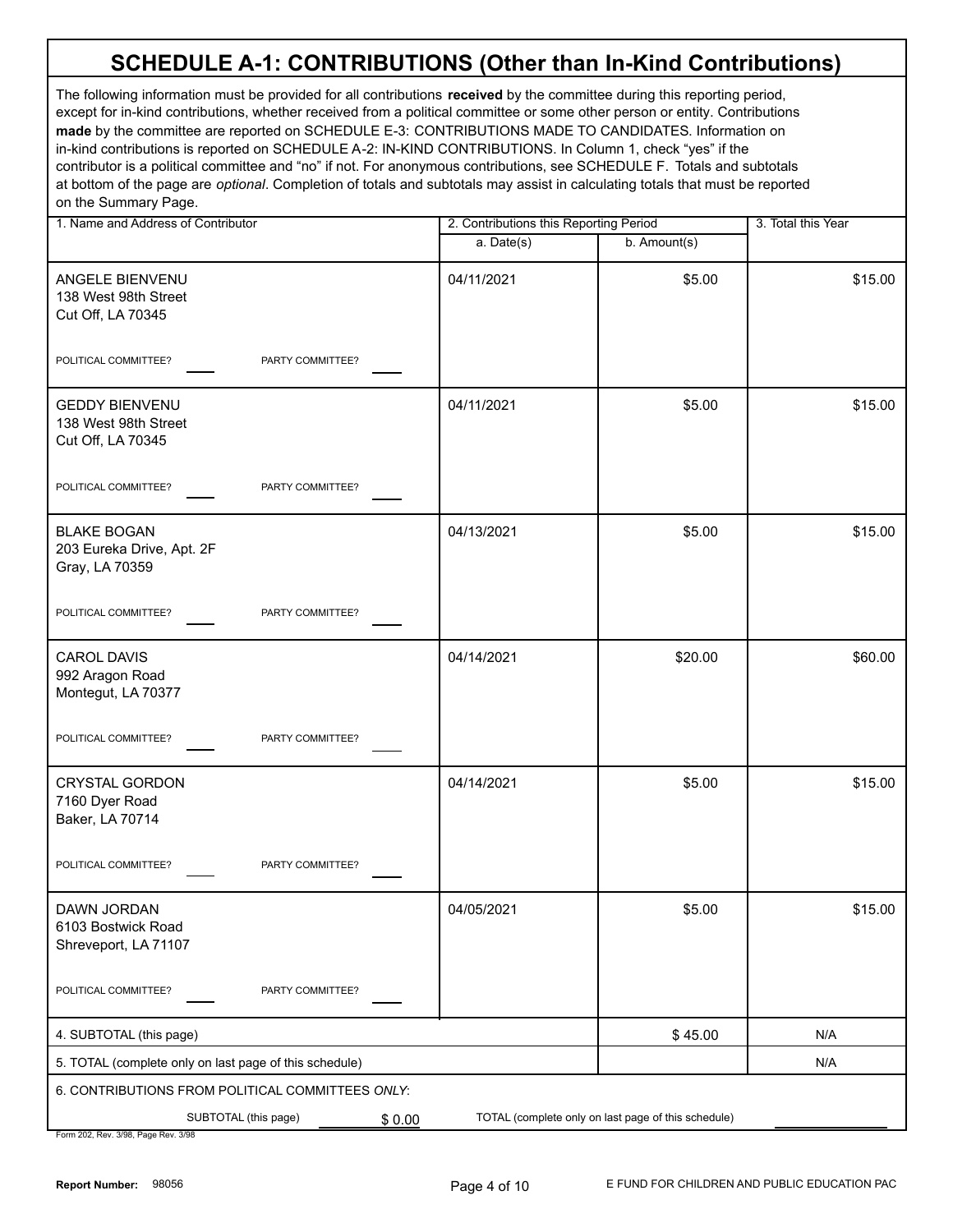# **SCHEDULE A-1: CONTRIBUTIONS (Other than In-Kind Contributions)**

The following information must be provided for all contributions **received** by the committee during this reporting period, except for in-kind contributions, whether received from a political committee or some other person or entity. Contributions **made** by the committee are reported on SCHEDULE E-3: CONTRIBUTIONS MADE TO CANDIDATES. Information on in-kind contributions is reported on SCHEDULE A-2: IN-KIND CONTRIBUTIONS. In Column 1, check "yes" if the contributor is a political committee and "no" if not. For anonymous contributions, see SCHEDULE F. Totals and subtotals at bottom of the page are *optional*. Completion of totals and subtotals may assist in calculating totals that must be reported on the Summary Page.

| 1. Name and Address of Contributor                                                    | 2. Contributions this Reporting Period |                                                     | 3. Total this Year |
|---------------------------------------------------------------------------------------|----------------------------------------|-----------------------------------------------------|--------------------|
|                                                                                       | $a.$ Date(s)                           | b. Amount(s)                                        |                    |
| LOUISIANA ASSOCIATION OF EDUCATORS<br>8322 One Calais Avenue<br>Baton Rouge, LA 70809 | 04/07/2021                             | \$6,844.13                                          | \$14,992.15        |
| POLITICAL COMMITTEE?<br>PARTY COMMITTEE?                                              |                                        |                                                     |                    |
| DEBORAH MEAUX<br>7111 Village Charmant Drive, Unit 140<br>Baton Rouge, LA 70809       | 04/28/2021                             | \$50.00                                             | \$150.00           |
| POLITICAL COMMITTEE?<br>PARTY COMMITTEE?                                              |                                        |                                                     |                    |
| <b>D'SHAY PENNY OAKS</b><br>1211 Apple Street<br>Vidalia, LA 71373                    | 04/14/2021                             | \$5.00                                              | \$15.00            |
| POLITICAL COMMITTEE?<br>PARTY COMMITTEE?                                              |                                        |                                                     |                    |
| <b>CRYSTAL PIERCE</b><br>278 Hicks Road<br>Natchitoches, LA 71457                     | 04/12/2021                             | \$10.00                                             | \$30.00            |
| POLITICAL COMMITTEE?<br>PARTY COMMITTEE?                                              |                                        |                                                     |                    |
| <b>JULIA REED</b><br>131 Patricia Ann Place<br>Lafayette, LA 70508                    | 04/13/2021                             | \$5.00                                              | \$15.00            |
| POLITICAL COMMITTEE?<br>PARTY COMMITTEE?                                              |                                        |                                                     |                    |
| <b>DAMUS SMITH</b><br>430 Concordia Park Drive<br>Vidalia, LA 71373                   | 04/14/2021                             | \$5.00                                              | \$15.00            |
| POLITICAL COMMITTEE?<br>PARTY COMMITTEE?                                              |                                        |                                                     |                    |
| 4. SUBTOTAL (this page)                                                               |                                        | \$6,919.13                                          | N/A                |
| 5. TOTAL (complete only on last page of this schedule)                                |                                        | \$6,964.13                                          | N/A                |
| 6. CONTRIBUTIONS FROM POLITICAL COMMITTEES ONLY:                                      |                                        |                                                     |                    |
| SUBTOTAL (this page)<br>\$0.00<br>Form 202 Roy 2/08 Roge Ro                           |                                        | TOTAL (complete only on last page of this schedule) | \$0.00             |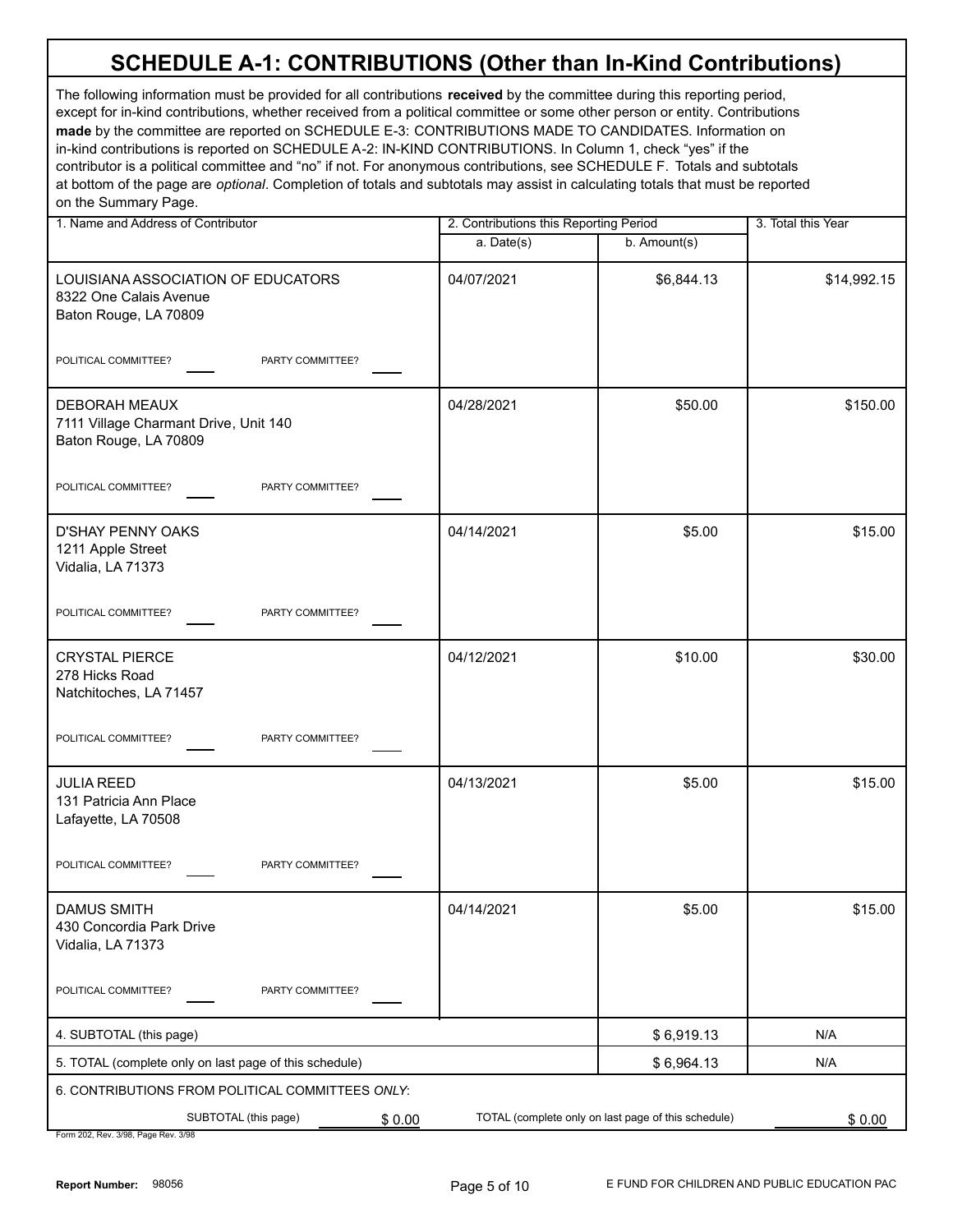#### **SCHEDULE E-1: GENERAL EXPENDITURES**

Use this schedule to report information on most committee expenditures, during this reporting period. If the expenditure directly benefited a particular candidate(s), list the candidate(s)' name under Item 1. **However, (1) in-kind expenditures, and (2) expenditures to candidates or their committees should be reported on SCHEDULES E-2 and E-3, respectively, and should not be reported on this schedule.** An "expenditure" is any payment made for the purpose of supporting or opposing the election of a candidate for public office or supporting or opposing a proposition or question submitted to the voters. Expenditures include monies spent for the committee's general operating expenses . Any payments made that are not "expenditures" should be reported on SCHEDULE E-4: OTHER DISBURSEMENTS. Totals and subtotals at bottom of page are *optional* but will assist in completing the Summary Page.

| 1. Name and Address of Recipient                                                                     | 2. Expenditures this Reporting Period<br>b. Purpose(s)<br>a. Date(s) |                                       | c. Amount(s) |
|------------------------------------------------------------------------------------------------------|----------------------------------------------------------------------|---------------------------------------|--------------|
| <b>ANEDOT</b><br>P.O. Box 84314<br>Baton Rouge, LA 70884                                             | 04/28/2021                                                           | <b>Credit Card Processing</b><br>Fees | \$2.25       |
| <b>ANEDOT</b><br>P.O. Box 84314<br>Baton Rouge, LA 70884                                             | 04/14/2021                                                           | <b>Credit Card Processing</b><br>Fees | \$0.50       |
| <b>ANEDOT</b><br>P.O. Box 84314<br>Baton Rouge, LA 70884                                             | 04/14/2021                                                           | <b>Credit Card Processing</b><br>Fees | \$0.50       |
| <b>ANEDOT</b><br>P.O. Box 84314<br>Baton Rouge, LA 70884                                             | 04/14/2021                                                           | <b>Credit Card Processing</b><br>Fees | \$1.08       |
| <b>ANEDOT</b><br>P.O. Box 84314<br>Baton Rouge, LA 70884                                             | 04/14/2021                                                           | <b>Credit Card Processing</b><br>Fees | \$0.50       |
| <b>ANEDOT</b><br>P.O. Box 84314<br>Baton Rouge, LA 70884                                             | 04/13/2021                                                           | <b>Credit Card Processing</b><br>Fees | \$0.50       |
| <b>ANEDOT</b><br>P.O. Box 84314<br>Baton Rouge, LA 70884                                             | 04/13/2021                                                           | <b>Credit Card Processing</b><br>Fees | \$0.50       |
| <b>ANEDOT</b><br>P.O. Box 84314<br>Baton Rouge, LA 70884                                             | 04/12/2021                                                           | <b>Credit Card Processing</b><br>Fees | \$0.69       |
| 3. SUBTOTAL (optional)                                                                               |                                                                      |                                       | \$6.52       |
| 4. TOTAL (optional - complete only on last page of this schedule)<br>Form 202 Roy 2/08 Rogo Roy 2/08 |                                                                      |                                       |              |

02, Rev. 3/98, Page Rev. 3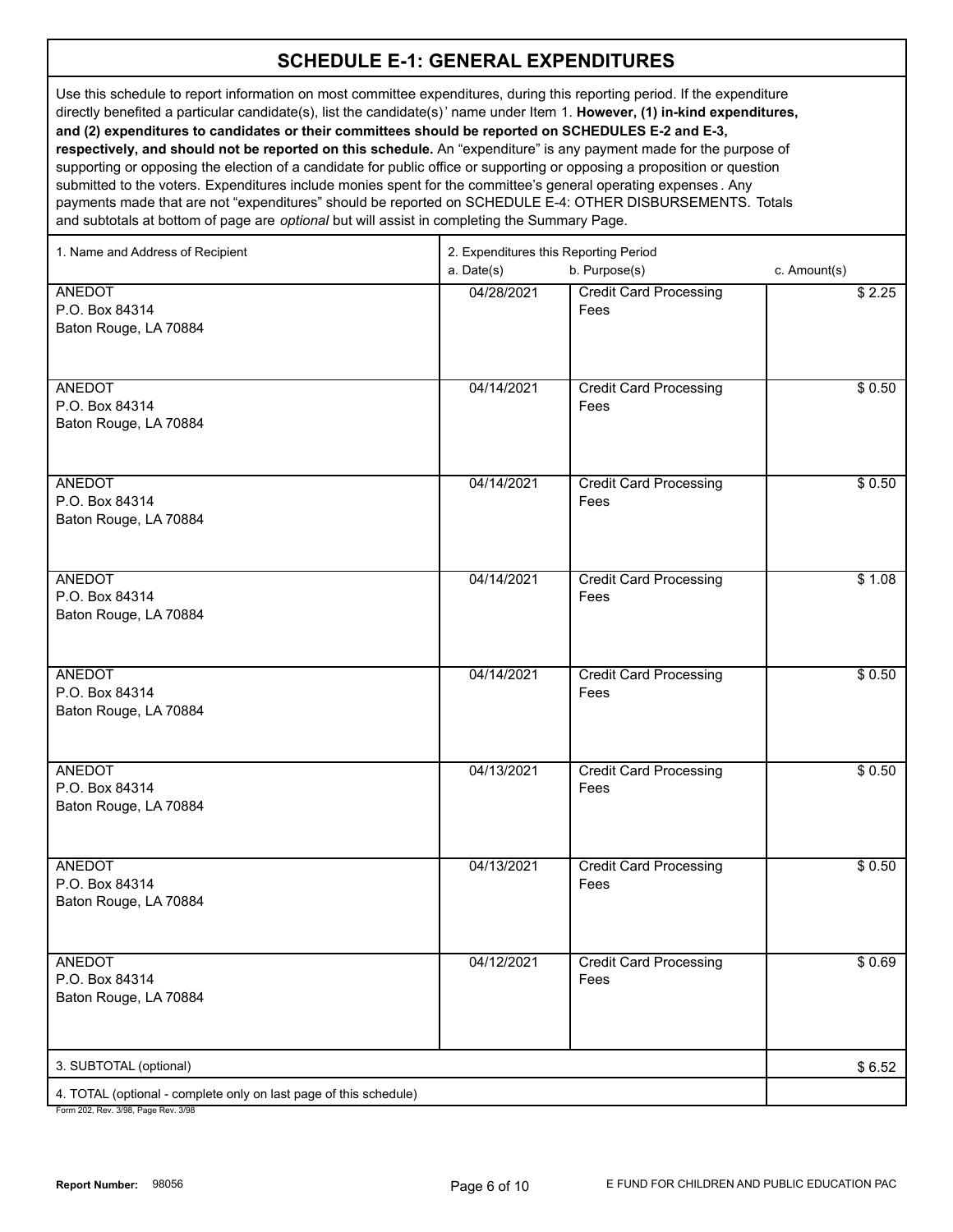#### **SCHEDULE E-1: GENERAL EXPENDITURES**

Use this schedule to report information on most committee expenditures, during this reporting period. If the expenditure directly benefited a particular candidate(s), list the candidate(s)' name under Item 1. **However, (1) in-kind expenditures, and (2) expenditures to candidates or their committees should be reported on SCHEDULES E-2 and E-3, respectively, and should not be reported on this schedule.** An "expenditure" is any payment made for the purpose of supporting or opposing the election of a candidate for public office or supporting or opposing a proposition or question submitted to the voters. Expenditures include monies spent for the committee's general operating expenses . Any payments made that are not "expenditures" should be reported on SCHEDULE E-4: OTHER DISBURSEMENTS. Totals and subtotals at bottom of page are *optional* but will assist in completing the Summary Page.

| 1. Name and Address of Recipient                                  | 2. Expenditures this Reporting Period<br>b. Purpose(s)<br>c. Amount(s)<br>a. Date(s) |                               |        |
|-------------------------------------------------------------------|--------------------------------------------------------------------------------------|-------------------------------|--------|
| ANEDOT                                                            | 04/11/2021                                                                           | <b>Credit Card Processing</b> | \$0.50 |
| P.O. Box 84314                                                    |                                                                                      | Fees                          |        |
| Baton Rouge, LA 70884                                             |                                                                                      |                               |        |
|                                                                   |                                                                                      |                               |        |
| ANEDOT                                                            | 04/11/2021                                                                           | <b>Credit Card Processing</b> | \$0.50 |
| P.O. Box 84314                                                    |                                                                                      | Fees                          |        |
| Baton Rouge, LA 70884                                             |                                                                                      |                               |        |
|                                                                   |                                                                                      |                               |        |
| ANEDOT                                                            | 04/05/2021                                                                           | <b>Credit Card Processing</b> | \$0.50 |
| P.O. Box 84314                                                    |                                                                                      | Fees                          |        |
| Baton Rouge, LA 70884                                             |                                                                                      |                               |        |
|                                                                   |                                                                                      |                               |        |
| 3. SUBTOTAL (optional)                                            |                                                                                      |                               | \$1.50 |
| 4. TOTAL (optional - complete only on last page of this schedule) |                                                                                      |                               | \$8.02 |
| Form 202, Rev. 3/98, Page Rev. 3/98                               |                                                                                      |                               |        |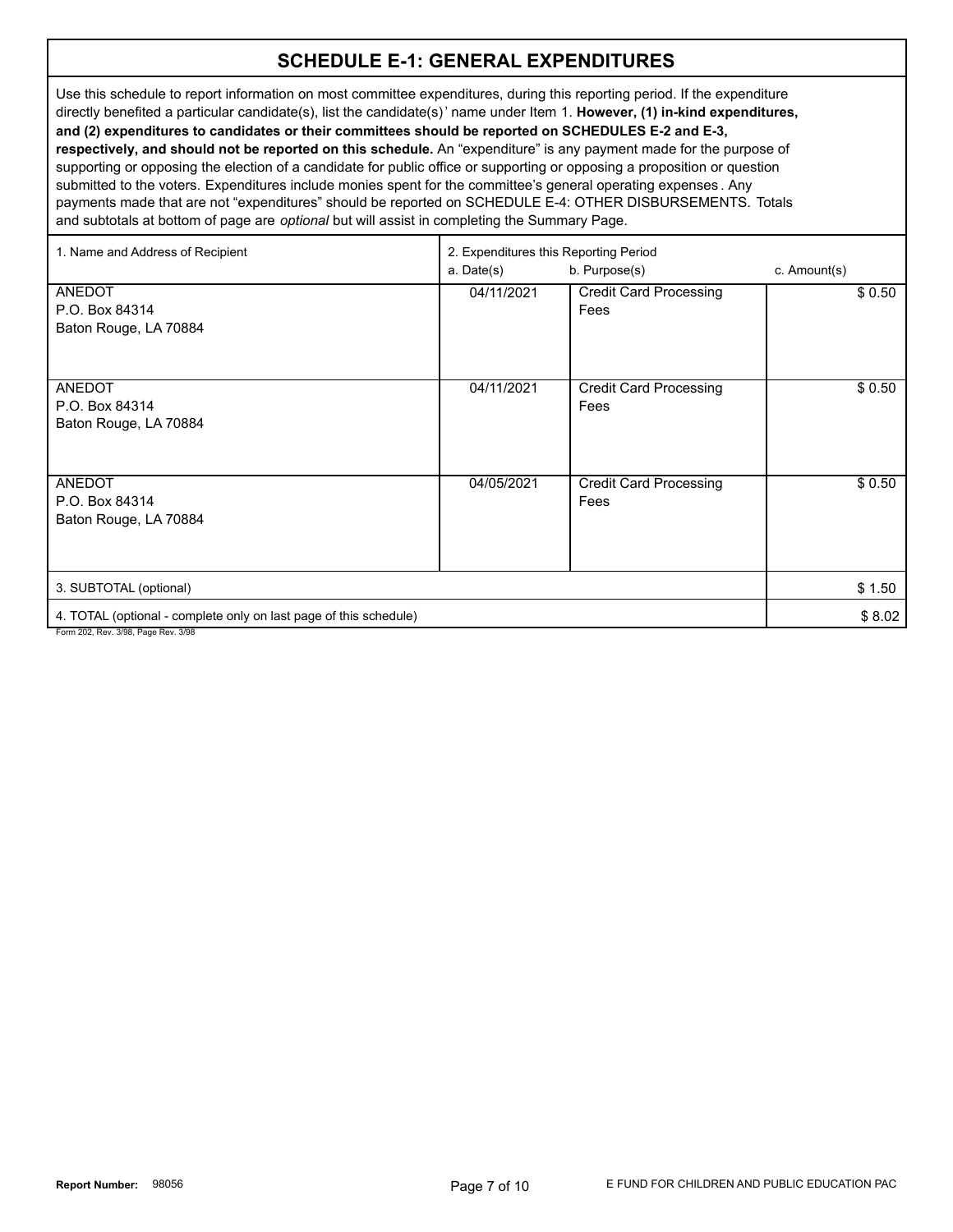#### **SCHEDULE E-3: CONTRIBUTIONS MADE TO CANDIDATES**

The following information must be provided for direct contributions made to candidates or their campaign committees, during this reporting period, except for in-kind expenditures. All candidates listed on this schedule should also be listed on the Cover Page in Item 5. Report all in-kind expenditures, including those made to candidates, on SCHEDULE E-2: IN-KIND EXPENDITURES. Totals and subtotals at bottom of the page are *optional*. Completion of totals and subtotals may assist in calculating totals that must be reported on the Summary Page.

| 1. Name and Address of Recipient Candidate                                  | 2. Contributions Made this Reporting Period<br>a. Date(s) | b. Amount(s) |  |
|-----------------------------------------------------------------------------|-----------------------------------------------------------|--------------|--|
| <b>REGINA BARROW</b><br>6512 Vineyard Drive<br>Baton Rouge, LA 70812        | 04/07/2021                                                | \$500.00     |  |
| <b>KENDRICKS BRASS</b><br>2381 Armant Street<br>Vacherie, LA 70090          | 04/07/2021                                                | \$250.00     |  |
| <b>CLEO FIELDS</b><br>5347 Hollywood Street<br>Baton Rouge, LA 70805        | 04/07/2021                                                | \$1,500.00   |  |
| <b>KATRINA JACKSON</b><br>4106 DeSiard Street<br>Monroe, LA 71203           | 04/07/2021                                                | \$1,000.00   |  |
| EDWARD JAMES CAMPAIGN FUND<br>PO Box 4991<br>Baton Rouge, LA 70821          | 04/07/2021                                                | \$350.00     |  |
| C. TRAVIS JOHNSON<br>P.O. Box 1342<br>Ferriday, LA 71334                    | 04/07/2021                                                | \$250.00     |  |
| KENNY R. COX CAMPAIGN FUND<br>300 High School Street<br>Mansfield, LA 71201 | 04/07/2021                                                | \$250.00     |  |
| <b>JEREMY LACOMBE</b><br>1811 False River Drive<br>New Roads, LA 70760      | 04/07/2021                                                | \$250.00     |  |
| 3. SUBTOTAL (optional)                                                      |                                                           | \$4,350.00   |  |
| 4. TOTAL (optional - complete only on last page of this schedule)           |                                                           |              |  |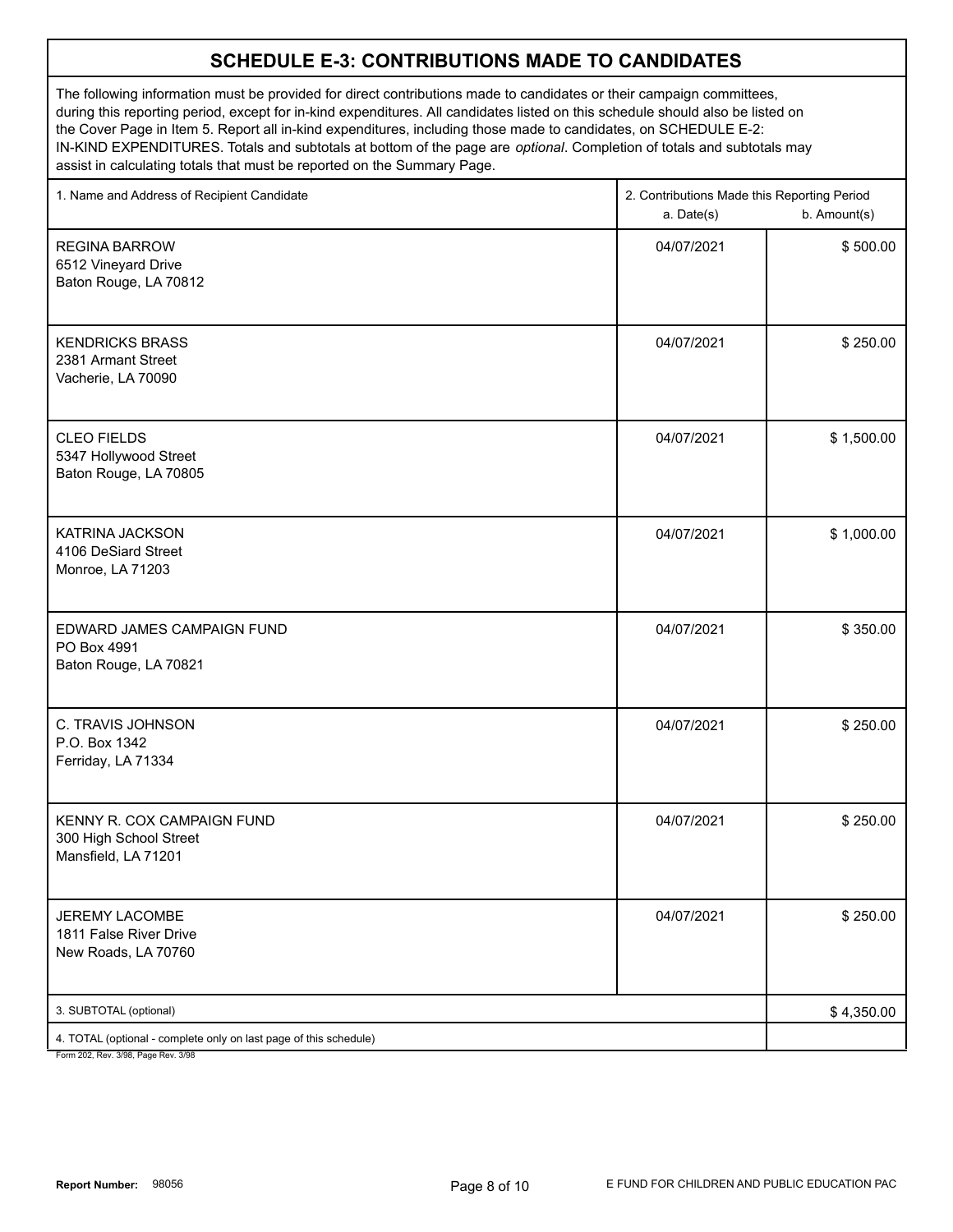#### **SCHEDULE E-3: CONTRIBUTIONS MADE TO CANDIDATES**

The following information must be provided for direct contributions made to candidates or their campaign committees, during this reporting period, except for in-kind expenditures. All candidates listed on this schedule should also be listed on the Cover Page in Item 5. Report all in-kind expenditures, including those made to candidates, on SCHEDULE E-2: IN-KIND EXPENDITURES. Totals and subtotals at bottom of the page are *optional*. Completion of totals and subtotals may assist in calculating totals that must be reported on the Summary Page.

| 1. Name and Address of Recipient Candidate                               | 2. Contributions Made this Reporting Period<br>a. Date(s) | b. Amount(s) |
|--------------------------------------------------------------------------|-----------------------------------------------------------|--------------|
| <b>EDDIE LAMBERT</b><br>PO Box 88<br>Gonzales, LA 70707                  | 04/07/2021                                                | \$500.00     |
| <b>MANDIE LANDRY</b><br>2633 Peniston Street<br>New Orleans, LA 70115    | 04/07/2021                                                | \$250.00     |
| PATRICK MCMATH<br>404 E. Gibson Street<br>Suite 2<br>Covington, LA 70433 | 04/07/2021                                                | \$500.00     |
| <b>DUSTIN MILLER</b><br>1565 South Market Street<br>Opelousas, LA 70570  | 04/07/2021                                                | \$250.00     |
| PATRICIA "PAT" MOORE<br>2306 Ticheli Road<br>Monroe, LA 71202            | 04/07/2021                                                | \$250.00     |
| <b>TAMMY PHELPS</b><br>622 Hoover Drive<br>Shreveport, LA 71106          | 04/07/2021                                                | \$250.00     |
| <b>VINCENT PIERRE</b><br>P.O. Box 93022<br>Lafayette, LA 70509           | 04/07/2021                                                | \$250.00     |
| EDWARD "ED" PRICE<br>2034 South Robert Avenue<br>Gonzales, LA 70737      | 04/07/2021                                                | \$500.00     |
| 3. SUBTOTAL (optional)                                                   |                                                           | \$2,750.00   |
| 4. TOTAL (optional - complete only on last page of this schedule)        |                                                           |              |